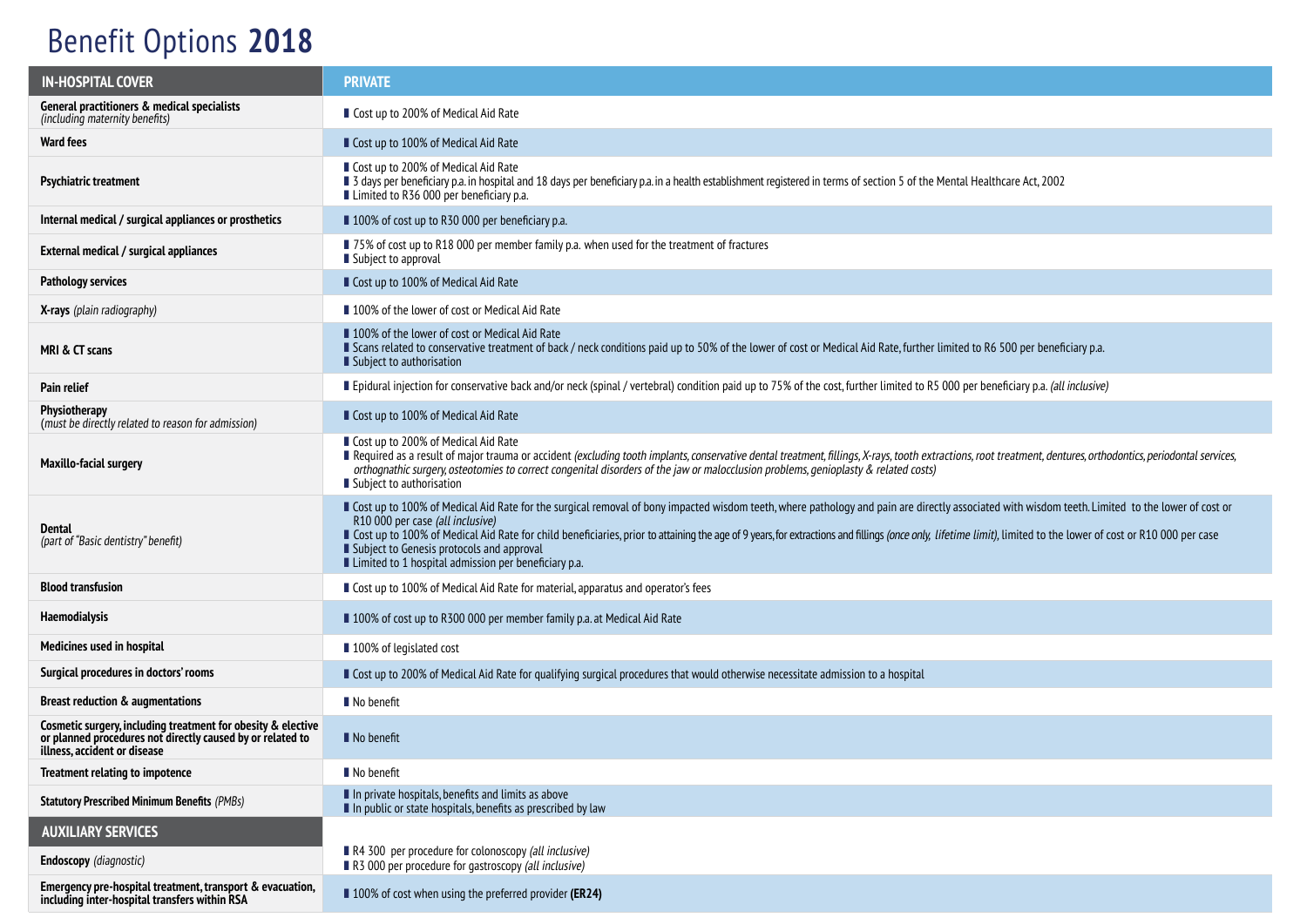## Benefit Options **2018**

| <b>MAJOR MEDICAL ILLNESS COVER</b>                                                                                                                                                                                                                                                                                                               | <b>PRIVATE</b>                                                                                                                                                                                                                                                                                                                                                                                                                                                                                                                                                                                                                                                                                            |  |  |
|--------------------------------------------------------------------------------------------------------------------------------------------------------------------------------------------------------------------------------------------------------------------------------------------------------------------------------------------------|-----------------------------------------------------------------------------------------------------------------------------------------------------------------------------------------------------------------------------------------------------------------------------------------------------------------------------------------------------------------------------------------------------------------------------------------------------------------------------------------------------------------------------------------------------------------------------------------------------------------------------------------------------------------------------------------------------------|--|--|
| Procedures & medication administered in & out-of-hospital<br>for:-                                                                                                                                                                                                                                                                               | Annual limit of R550 000 per beneficiary up to 200% of Medical Aid Rate for cancer, stroke, motor-neuron disease and organ transplant<br>FURTHER SUB-LIMITS APPLY FOR:                                                                                                                                                                                                                                                                                                                                                                                                                                                                                                                                    |  |  |
| Cancer                                                                                                                                                                                                                                                                                                                                           | ■ Oncologist consultations, chemotherapy, radiotherapy (including brachytherapy), MRI / CT / PET and bone scans, pathology tests and materials up to R225 000 per beneficiary p.a.                                                                                                                                                                                                                                                                                                                                                                                                                                                                                                                        |  |  |
| Stroke                                                                                                                                                                                                                                                                                                                                           | In-hospital rehabilitation up to R80 000 per member family p.a.                                                                                                                                                                                                                                                                                                                                                                                                                                                                                                                                                                                                                                           |  |  |
| Organ transplant                                                                                                                                                                                                                                                                                                                                 | Cost of immunosuppressant medication up to R84 000 per member family p.a.                                                                                                                                                                                                                                                                                                                                                                                                                                                                                                                                                                                                                                 |  |  |
| Hospice<br>$\blacksquare$ Accommodation<br>$\blacksquare$ Home care visits<br>$\blacksquare$ Home visits by medical practitioner                                                                                                                                                                                                                 | ■ 100% of cost<br>R200 per day<br>Cost up to 100% of Medical Aid Rate                                                                                                                                                                                                                                                                                                                                                                                                                                                                                                                                                                                                                                     |  |  |
| <b>CHRONIC COVER</b><br>(SUBJECT TO AUTHORISATION & REGISTRATION)                                                                                                                                                                                                                                                                                |                                                                                                                                                                                                                                                                                                                                                                                                                                                                                                                                                                                                                                                                                                           |  |  |
| Prescribed chronic disease list conditions                                                                                                                                                                                                                                                                                                       | ■ Limited to the extent of the therapeutic algorithms<br>100% of the cost of formulary drugs                                                                                                                                                                                                                                                                                                                                                                                                                                                                                                                                                                                                              |  |  |
| <b>OUT-OF-HOSPITAL COVER</b>                                                                                                                                                                                                                                                                                                                     |                                                                                                                                                                                                                                                                                                                                                                                                                                                                                                                                                                                                                                                                                                           |  |  |
| <b>Savings facility</b>                                                                                                                                                                                                                                                                                                                          | No Benefit                                                                                                                                                                                                                                                                                                                                                                                                                                                                                                                                                                                                                                                                                                |  |  |
| Medicines & prescription spectacle / contact lenses                                                                                                                                                                                                                                                                                              | No Benefit                                                                                                                                                                                                                                                                                                                                                                                                                                                                                                                                                                                                                                                                                                |  |  |
| <b>Consultation Benefit:</b><br>General practitioners & medical specialists<br>$\blacksquare$ Speech therapy & audiology<br>$\blacksquare$ Psychologist<br>Chiropractic services<br>Dietician's services<br>Social worker<br>Physiotherapy / Biokinetics<br>$\blacksquare$ Optometrist<br>Alternative treatments<br>Homeopath & related services | No Benefit                                                                                                                                                                                                                                                                                                                                                                                                                                                                                                                                                                                                                                                                                                |  |  |
| <b>External surgical appliances</b> (including repair)                                                                                                                                                                                                                                                                                           | No Benefit                                                                                                                                                                                                                                                                                                                                                                                                                                                                                                                                                                                                                                                                                                |  |  |
| Radiology (i.e. X-rays) & pathology services                                                                                                                                                                                                                                                                                                     | No Benefit                                                                                                                                                                                                                                                                                                                                                                                                                                                                                                                                                                                                                                                                                                |  |  |
| MRI & CT scans                                                                                                                                                                                                                                                                                                                                   | ■ 50% of the lower of cost or Medical Aid Rate, limited to R6 500 per beneficiary p.a.                                                                                                                                                                                                                                                                                                                                                                                                                                                                                                                                                                                                                    |  |  |
| <b>Basic dentistry</b>                                                                                                                                                                                                                                                                                                                           | Covered at the lower of cost or Medical Aid Rate for the following qualifying dental benefits (per beneficiary p.a.) when obtained from a registered Dental Practitioner:<br>Three (3) dental oral examinations<br>Six (6) fillings<br>lacelle Tooth extractions<br>■ Six (6) plain X-rays for conservative dentistry (excluding wide angle / panorex imaging and CT / MRI scans)<br>■ Two (2) root canal treatments, excluding root canal treatment on wisdom teeth<br>■ Crowns, bridges or dentures limited to the lower of cost or Medical Aid Rate, further limited to R3 500<br>I Surgical removal of bony impacted wisdom teeth, where pathology and pain are directly associated with wisdom teeth |  |  |
| Advanced dentistry (i.e. orthodontic treatment, implants, etc.)                                                                                                                                                                                                                                                                                  | No Benefit                                                                                                                                                                                                                                                                                                                                                                                                                                                                                                                                                                                                                                                                                                |  |  |